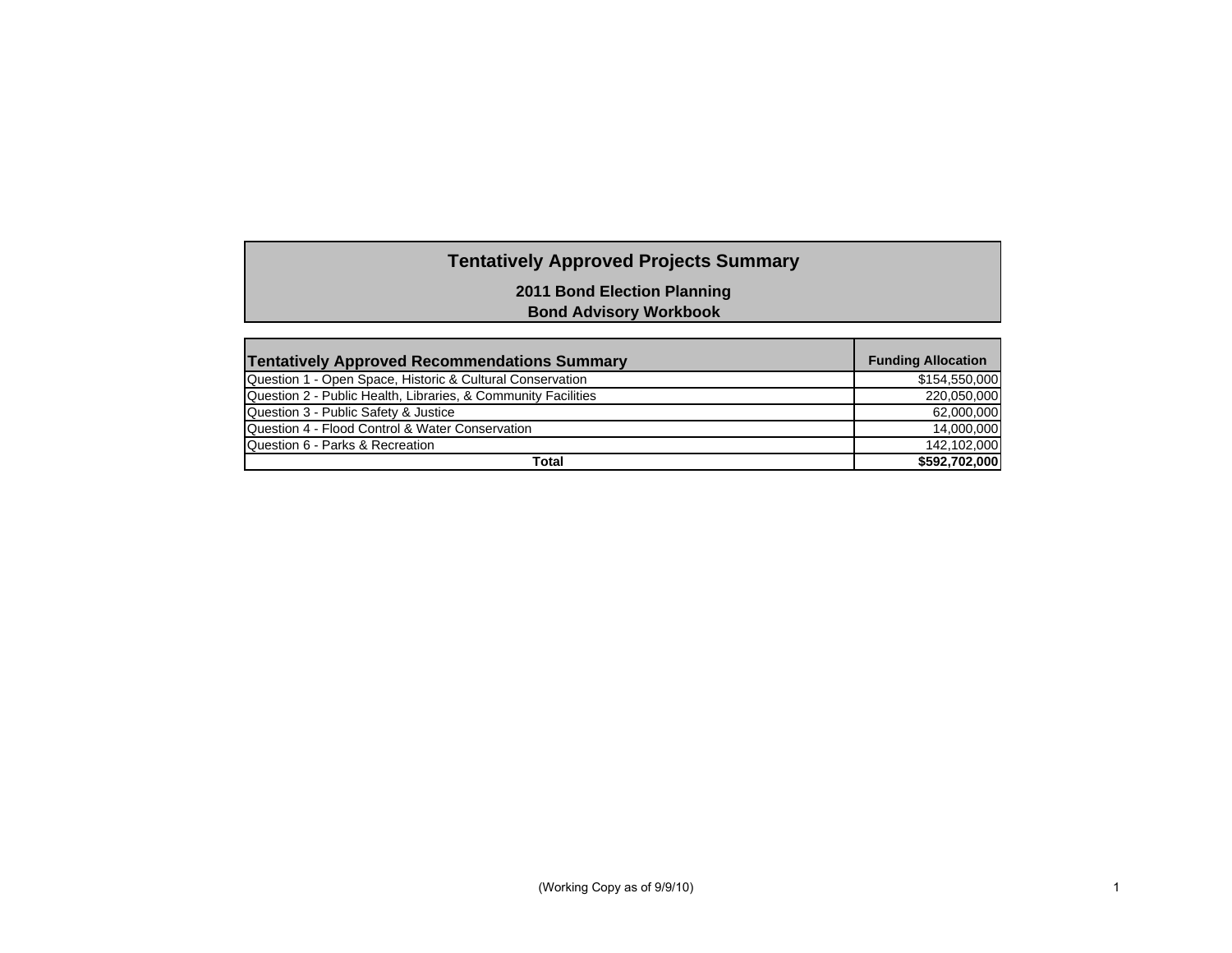#### **TENTATIVELY APPROVED PROJECT RECOMMENDATIONS**

|           |     | Question 1 - Open Space, Historic & Cultural Conservation                       | <b>Funding</b>    |                                |
|-----------|-----|---------------------------------------------------------------------------------|-------------------|--------------------------------|
| Dept      | ID  |                                                                                 | <b>Allocation</b> | <b>Committee Approval Date</b> |
| FC.       |     | Floodprone and Riparian Land Acquistion (Combined w/FC52 and PR219)             | \$10,000,000      | 21-May-10                      |
| HP        | 103 | Archaeological Site Acquisitions: Marana Mounds, Valencia Site, Cocoraque Butte | 1,500,000         | 4-Jan-10                       |
| HP        | 108 | Site Interpretation/Preservation                                                | 2,000,000         | 4-Jan-10                       |
| <b>HP</b> | 109 | Vail Area Historic Sites                                                        | 250,000           | 4-Jan-10                       |
| HP        |     | Steam Pump Ranch Rehabilitation                                                 | 2,000,000         | 16-Oct-09                      |
| HP        |     | 115 Historic Ft. Lowell Park - Master Plan Implementation                       | 5,000,000         | 16-Oct-09                      |
| HP        |     | 125 Ajo Curley School Gym & Town Plaza                                          | 000,000.          | 16-Apr-10                      |
| HP        |     | 126 Dunbar School Rehabilitation                                                | 1,500,000         | 16-Apr-10                      |
| <b>HP</b> |     | 128 Performing Arts Center Rehabilitation                                       | 1,000,000         | 16-Apr-10                      |
| <b>OS</b> |     | Davis Monthan Approach Corridor Open Space Acquisitions                         | 5,000,000         | 4-Jan-10                       |
| <b>OS</b> |     | <b>Habitat Protection Priorities &amp; Associated Lands</b>                     | 110,000,000       | 16-Apr-10                      |
| <b>OS</b> | 3   | Community Open Space                                                            | 10,000,000        | 16-Apr-10                      |
| <b>PR</b> | 80  | Canoa Ranch Historic Interpretive Center (Parks and CR project)                 | 5,000,000         | 4-Jan-10                       |
|           |     | Total                                                                           | \$154,550,000     |                                |

|             |                | <b>Question 2 - Public Health, Libraries &amp; Community Facilities</b> | <b>Funding</b>    |                                |
|-------------|----------------|-------------------------------------------------------------------------|-------------------|--------------------------------|
| <b>Dept</b> | ID             |                                                                         | <b>Allocation</b> | <b>Committee Approval Date</b> |
| <b>CD</b>   |                | Affordable Housing Program                                              | \$30,000,000      | $4-Jan-10$                     |
| CD          | $\overline{2}$ | Neighborhood Reinvestment Program                                       | 30.000.000        | $4-Jan-10$                     |
| <b>CD</b>   | 3              | Pima County Comprehensive Housing Center                                | 1,000,000         | 19-Mar-10                      |
| <b>FM</b>   |                | One Stop Career Center                                                  | 4.500.000         | 16-Oct-09                      |
| <b>FM</b>   | 8              | Arizona Sonora Desert Museum - Education Facility Phase III             | 2,000,000         | 16-Oct-09                      |
| <b>FM</b>   | 9              | Green Valley Government Center Master Plan Implementation               | 2.000.000         | 19-Mar-10                      |
| <b>FM</b>   | 11             | Pima County Community College Health Education Campus                   | 40,000,000        | 19-Mar-10                      |
| <b>FM</b>   | 34             | LSB - Asbestos Abatement and Fire Sprinklers                            | 2,000,000         | 19-Mar-10                      |
| <b>FM</b>   | 35             | West Valencia Branch Library                                            | 6,000,000         | 19-Mar-10                      |
| <b>FM</b>   | 45             | Sahuarita Branch Library                                                | 6,675,000         | 16-Oct-09                      |
| <b>FM</b>   | 48             | Joyner-Green Valley Library Renovation and HVAC                         | 1,660,000         | 16-Oct-09                      |
| <b>FM</b>   | 49             | Eckstrom-Columbus Library Expansion and Remodeling                      | 2,100,000         | 16-Oct-09                      |
| <b>FM</b>   | 51             | Flowing Wells Branch Library                                            | 2,910,000         | 16-Oct-09                      |
| <b>FM</b>   | 54             | Pima County Animal Care Center (PACC) Improvements                      | 22,000,000        | 18-Dec-09                      |
| <b>FM</b>   | 77             | Fairgrounds Infrastructure Improvements                                 | 3,000,000         | 16-Oct-09                      |
| <b>FM</b>   | 79             | Colossal Cave Mountain Park                                             | 535,000           | 21-May-10                      |
| <b>FM</b>   | 84             | Marana Health Center Expansion                                          | 3,000,000         | 19-Mar-10                      |
| <b>FM</b>   | 92             | Ajo Community Golf Course                                               | 320,000           | 19-Mar-10                      |
| <b>FM</b>   | 96             | Art of the American West - Tucson Art Museum                            | 5,000,000         | 19-Mar-10                      |
| <b>FM</b>   | 97             | Theresa Lee and Tuberculosis Clinic Relocation                          | 4,000,000         | 19-Mar-10                      |
| <b>FM</b>   | 104            | Catholic Comm Services - Sahuarita-Green Valley Clinic                  | 700.000           | 16-Oct-09                      |
| <b>FM</b>   | 105            | Catholic Comm Services - Vail Area Clinic                               | 700,000           | 16-Oct-09                      |
| <b>FM</b>   | 106            | Catholic Comm Services - Quincy Douglas Center                          | 700.000           | 16-Oct-09                      |
| <b>FM</b>   | 107            | Tucson Children's Museum - New Museum                                   | 5,000,000         | 19-Mar-10                      |
| FM          | 108            | East Side Government/Comm. Ctr: Library, Park, Sheriff                  | 14,000,000        | 16-Apr-10                      |
| <b>FM</b>   | 109            | Pima Air and Space Museum - Cold War Hangar                             | 4,000,000         | $21$ -May-10                   |
| <b>FM</b>   | 110            | <b>Elections Equipment</b>                                              | 5,000,000         | 16-Apr-10                      |
| <b>PR</b>   | 75             | Green Valley Performing Arts/Learning Center III                        | 16,000,000        | 19-Mar-10                      |
| <b>PR</b>   | 106            | New Tucson Girl's and Boy's Chorus Building                             | 1,250,000         | 19-Mar-10                      |
| PR          | 235            | Freedom Park Adult Learning Center                                      | 4,000,000         | 21-May-10                      |
|             |                | <b>Total</b>                                                            | \$220,050,000     |                                |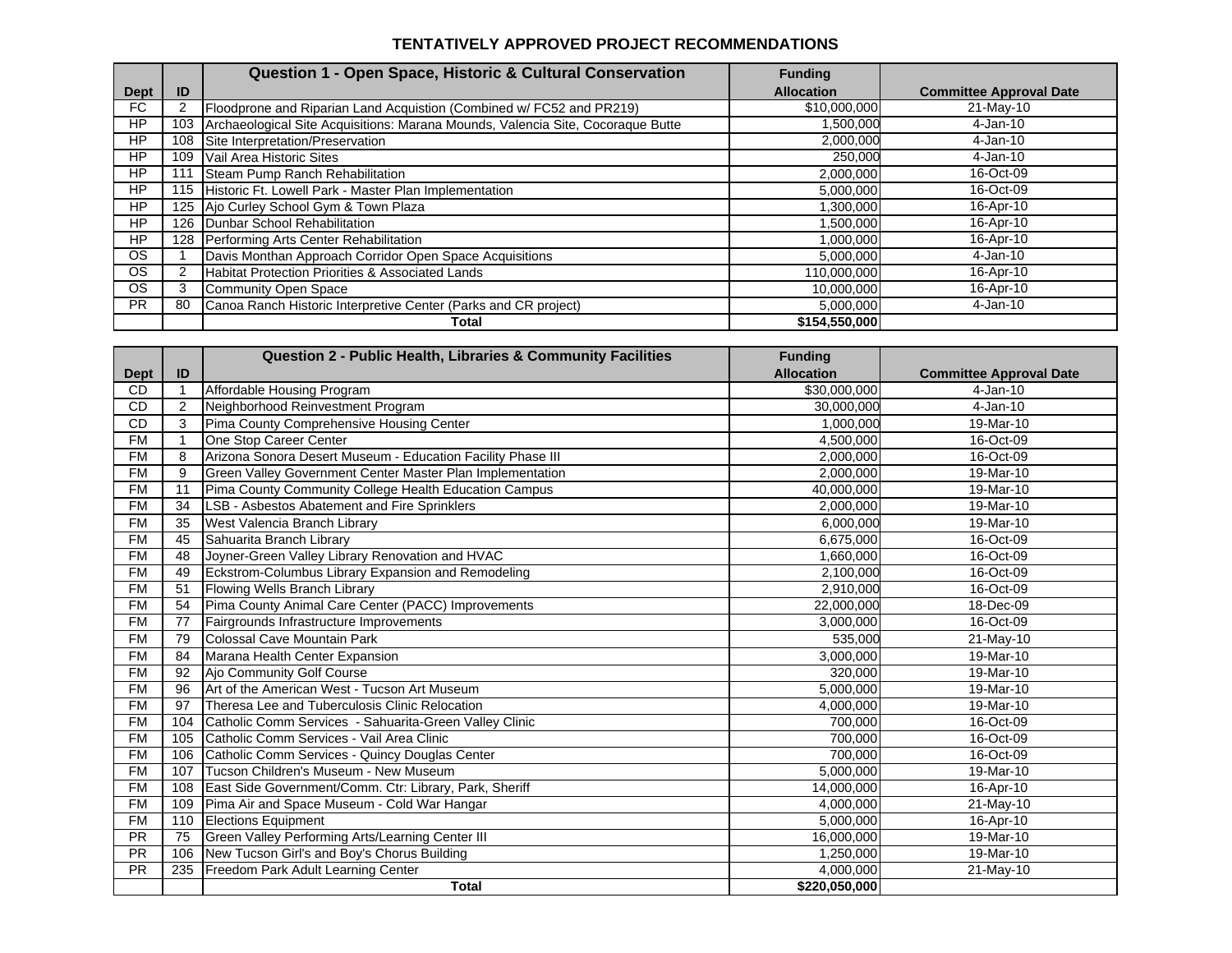## **TENTATIVELY APPROVED PROJECT RECOMMENDATIONS**

|             |    | <b>Question 3 - Public Safety &amp; Justice</b> | <b>Funding</b>    |                                |
|-------------|----|-------------------------------------------------|-------------------|--------------------------------|
| <b>Dept</b> | ID |                                                 | <b>Allocation</b> | <b>Committee Approval Date</b> |
| <b>FM</b>   |    | Superior Court 8th Floor Tenant Improvement     | \$12,000,000      | 18-Dec-09                      |
| <b>FM</b>   |    | 112 Joint Municipal and Justice Courts Facility | 50.000.000        | 21-May-10                      |
|             |    | Total                                           | \$62,000,000      |                                |

|             |    | <b>Question 4 - Flood Control &amp; Water Conservation</b> | Funding           |                                |
|-------------|----|------------------------------------------------------------|-------------------|--------------------------------|
| <b>Dept</b> | ID |                                                            | <b>Allocation</b> | <b>Committee Approval Date</b> |
| FC.         | 44 | Reclaimed Water to Protect Cienega Creek                   | \$4,000,000       | 16-Oct-09                      |
| FC          | 58 | Santa Cruz River: Rillito and CDO Confluence               | 10.000.000        | 21-May-10                      |
|             |    | Total                                                      | \$14,000,000      |                                |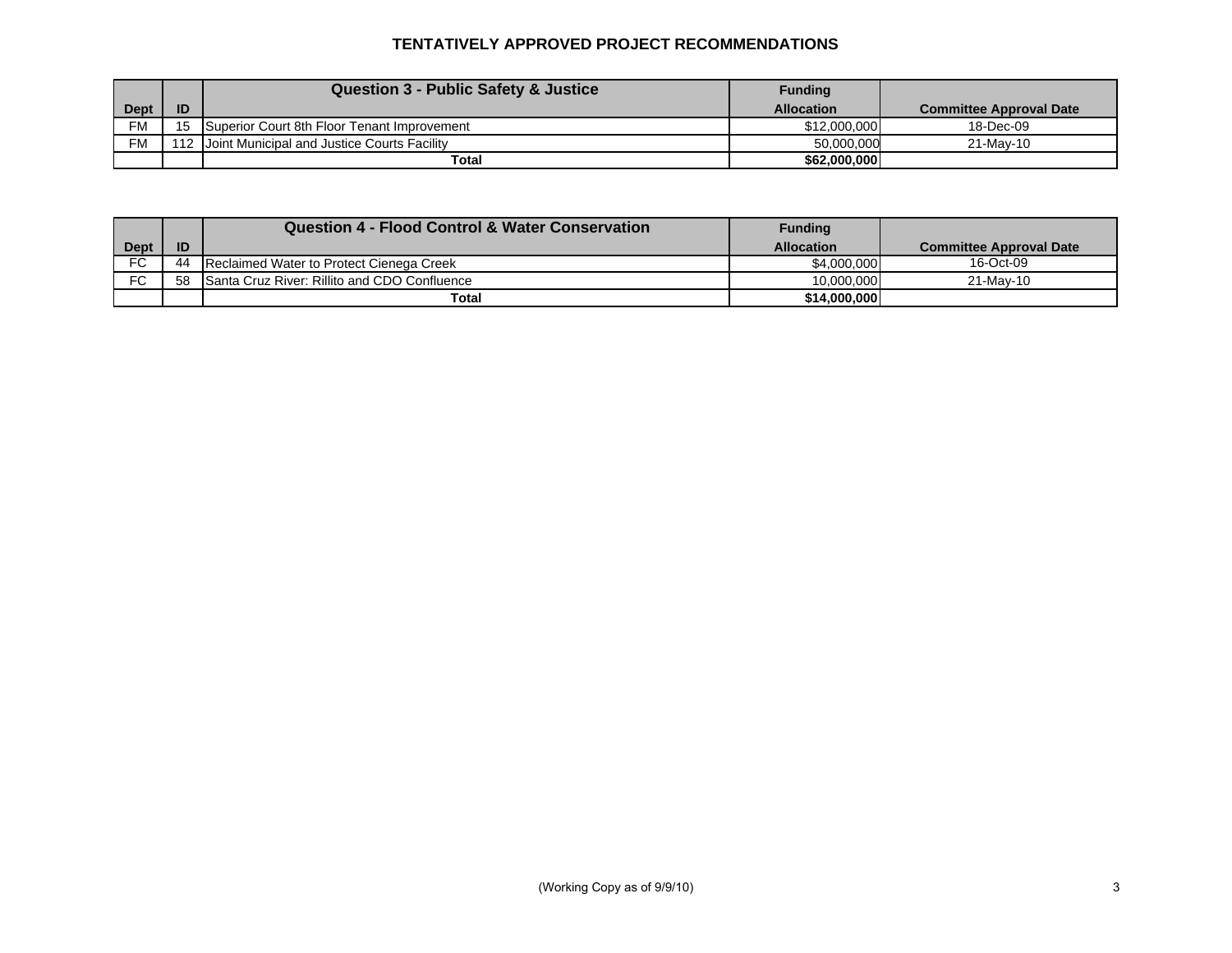#### **TENTATIVELY APPROVED PROJECT RECOMMENDATIONS**

|                 |                | <b>Question 6 - Parks and Recreation</b>                                      | <b>Funding</b>    |                                |
|-----------------|----------------|-------------------------------------------------------------------------------|-------------------|--------------------------------|
| <b>Dept</b>     | ID             |                                                                               | <b>Allocation</b> | <b>Committee Approval Date</b> |
| <b>PR</b>       | $\overline{4}$ | <b>Udall Park Expansion (Tier 2)</b>                                          | \$4,000,000       | 16-Oct-09                      |
| PR.             | 5              | Jacobs Park Recreation Center (Tier 1)                                        | 4,000,000         | 16-Oct-09                      |
| <b>PR</b>       | 6              | Reid Park Zoo Africa Expansion (Tier 2)                                       | 3,750,000         | 16-Oct-09                      |
| <b>PR</b>       | 13             | Southeast Regional Park (Esmond Station Regional Park)<br>(Tier 2)            | 2,400,000         | 18-Dec-09                      |
| PR.             | 18             | El Pueblo Center Improvements (Tier 1)                                        | 2,000,000         | 16-Oct-09                      |
| <b>PR</b>       | 19             | Freedom Center Expansion (Tier 2)                                             | 2,000,000         | 16-Oct-09                      |
| $\overline{PR}$ | 20             | Reid Park Improvements (Tier 3)                                               | 2,000,000         | 16-Oct-09                      |
| PR              | 28             | Lincoln Park Improvements (Tier 3)                                            | 1,500,000         | 16-Oct-09                      |
| <b>PR</b>       | 29             | Purple Heart Park Expansion (Tier 1)                                          | 1,500,000         | 16-Oct-09                      |
| <b>PR</b>       | 77             | Shooting Sports Program Site Improvements (Tier 2)                            | 3,000,000         | 16-Oct-09                      |
| <b>PR</b>       | 86             | Lawrence Community Center and Swimming Pool (Tier 1)                          | 6,500,000         | 16-Oct-09                      |
| PR              | 93             | Yaqui Park Community Center (Tier 1)                                          | 2,350,000         | 18-Dec-09                      |
| $\overline{PR}$ | 95             | Flowing Wells, Kino and Other Swimming Pool Renovations (Tier 1)              | 1,500,000         | 16-Oct-09                      |
| PR              | 96             | Model Airplane Parks (Tier 3)                                                 | 1,500,000         | 16-Oct-09                      |
| $\overline{PR}$ | 97             | Avra Valley Watchable Wildlife Site (Tier 1)                                  | 750,000           | 16-Oct-09                      |
| <b>PR</b>       | 103            | Rillito Race Track Conversion (Tier 1)                                        | 14,000,000        | 18-Dec-09                      |
| PR              | 109            | Curtis Park Skateboard Park and Improvements (Tier 1)                         | 1,600,000         | 16-Oct-09                      |
| <b>PR</b>       | 110            | George Mehl Family Foothills Park (Tier 1)                                    | 4,000,000         | 16-Oct-09                      |
| PR              | 115            | Ted Walker Park Sporting Dog Training Site (Tier 1)                           | 2,500,000         | 16-Oct-09                      |
| <b>PR</b>       | 116            | Lawrence Park Improvements (Tier 1)                                           | 3,000,000         | 18-Dec-09                      |
| <b>PR</b>       | 137            | BAJA Seniors Sports Complex (Tier 1)                                          | 4.000.000         | 16-Apr-10                      |
| <b>PR</b>       | 138            | Benson Highway Park Development & Land Acquisition (Tier 1)                   | 5,400,000         | 18-Dec-09                      |
| $\overline{PR}$ | 141            | Robles Community Park (Tier 1)                                                | 1,630,000         | 16-Oct-09                      |
| PR              | 181            | Sahuarita Pool and Recreation Complex / YMCA (Tier 1)                         | 12,652,000        | 16-Apr-10                      |
| PR              | 185            | Coronado Middle School Athletic Fields Upgrades (Tier 1)                      | 2,850,000         | 16-Oct-09                      |
| <b>PR</b>       | 188            | Flowing Wells High School (Tier 1)                                            | 1,000,000         | 16-Oct-09                      |
| PR              | 189            | <b>Flowing Wells Junior High (Tier 2)</b>                                     | 1,750,000         | 16-Oct-09                      |
| <b>PR</b>       | 201            | Oury Pool Renovations (Tier 2)                                                | 620,000           | 21-May-10                      |
| <b>PR</b>       | 210            | Bureau of Reclamation Sports Park (Tier 2)                                    | 10,000,000        | 16-Apr-10                      |
| PR              | 217            | James D. Kriegh Park Upgrades (Tier 2)                                        | 1,000,000         | 16-Oct-09                      |
| PR              | 226            | JVYC/Ochoa Gym (Tier 1)                                                       | 1,000,000         | 16-Oct-09                      |
| <b>PR</b>       | 231            | Arizona Velodrome Center (Tier 3)                                             | 3,500,000         | 16-Apr-10                      |
| PR              | 237            | Flowing Wells District Park Expansion (Tier 2)                                | 1,200,000         | 16-Oct-09                      |
| <b>PR</b>       | 239            | Corona Foothills School & Sycamore School Sports Fields Improvements (Tier 2) | 1,850,000         | 16-Oct-09                      |
| <b>PR</b>       | 246            | Old Vail Middle School Sports Fields Improvements (Tier 1)                    | 1,600,000         | 16-Oct-09                      |
| $\overline{PR}$ | 264            | Hohokam Community Sports Fields and Hohokam Park (Tier 1)                     | 3,900,000         | 16-Oct-09                      |
| PR              | 266            | PC Southeast Regional Park (Fairgrounds) - Horse Racing Facility (Tier 3)     | 6,500,000         | 16-Oct-09                      |
| <b>PR</b>       | 267            | Sentinel Park - A Mountain Park Improvement Project (Tier 1)                  | 2,500,000         | 16-Oct-09                      |
| <b>PR</b>       | 273            | Kory Laos Freestyle Memorial BMX Park (Tier 3)                                | 1,300,000         | 16-Oct-09                      |
| PR              | 274            | Indoor Sports Complex Curtis Park - formally Kino Regional Park (Tier 3)      | 9,000,000         | 16-Oct-09                      |
| <b>PR</b>       | 277            | Pima County Softball Tournament and Recreation Park (Tier 1)                  | 5,000,000         | 16-Apr-10                      |
|                 |                | <b>Total</b>                                                                  | \$142,102,000     |                                |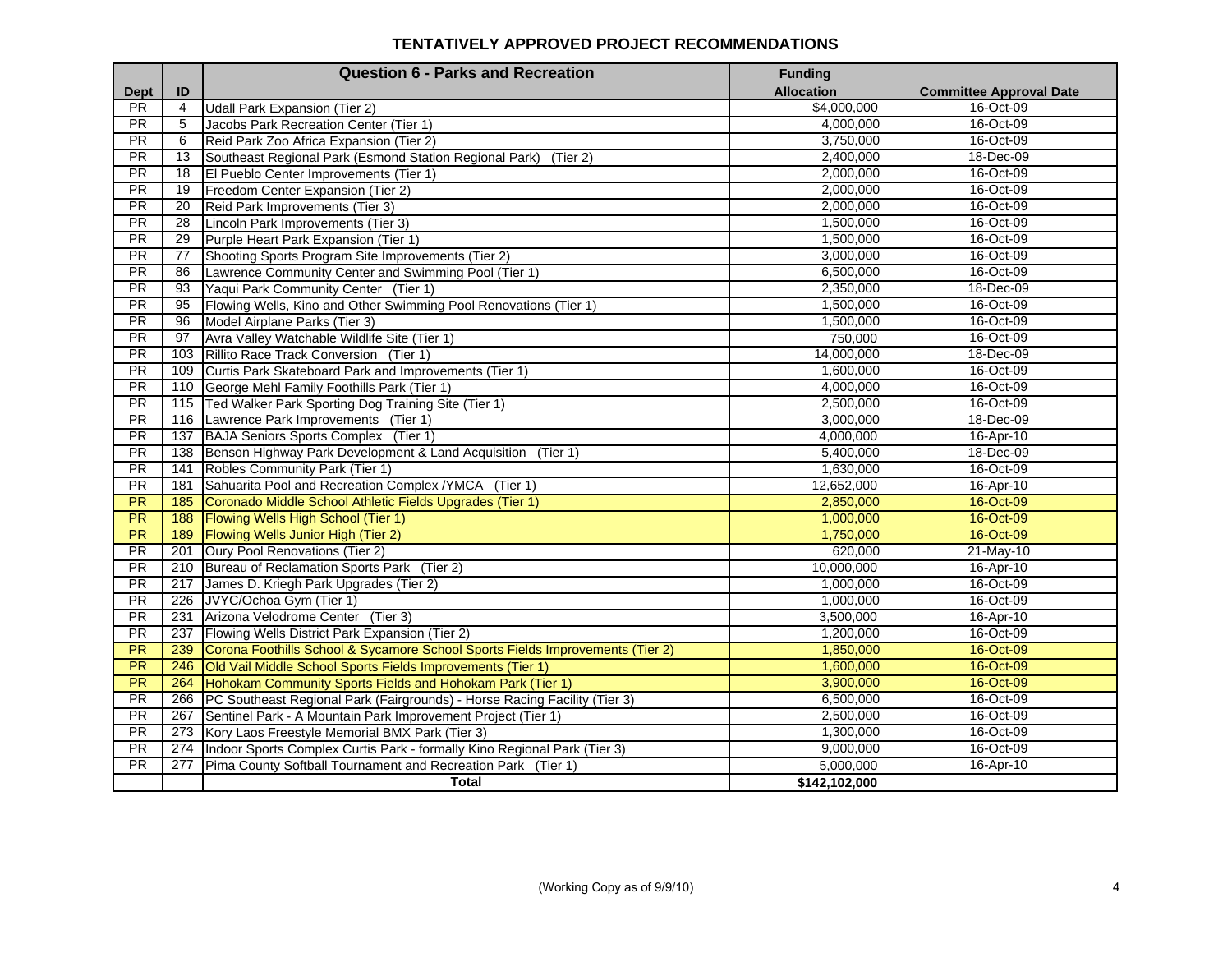## **GROUP 2 - SUBCATEGORY B County Administrator recommendation LESS than Subcommittee PROJECTS CONTINUED FROM 5/21/10 MEETING**

|                                                        |  | Question 1 - Open Space, Historic & Cultural Conservation | <b>Subcommittee</b>    | <b>County Admin</b> |                                  |
|--------------------------------------------------------|--|-----------------------------------------------------------|------------------------|---------------------|----------------------------------|
| $\text{Depth}$ ID                                      |  |                                                           | <b>Recommendations</b> | November 2009       | <b>Committee Recommendations</b> |
| There are no projects in this category for Question 1. |  |                                                           |                        |                     |                                  |

|                                                        |  | Question 2 - Public Health, Libraries & Community Facilities | <b>Subcommittee</b>    | <b>County Admin</b> |                                  |
|--------------------------------------------------------|--|--------------------------------------------------------------|------------------------|---------------------|----------------------------------|
| $\vert$ Dept $\vert$                                   |  |                                                              | <b>Recommendations</b> | November 2009       | <b>Committee Recommendations</b> |
| There are no projects in this category for Question 2. |  |                                                              |                        |                     |                                  |

|                                                        |  | Question 3 - Public Safety & Justice | Subcommittee           | <b>County Admin</b> |                                  |
|--------------------------------------------------------|--|--------------------------------------|------------------------|---------------------|----------------------------------|
| $\vert$ Dept $\vert$                                   |  |                                      | <b>Recommendations</b> | November 2009       | <b>Committee Recommendations</b> |
| There are no projects in this category for Question 3. |  |                                      |                        |                     |                                  |

|                                                        |           | <b>Question 4 - Flood Control &amp; Water Conservation</b> | <b>Subcommittee</b>    | <b>County Admin</b> |                                  |
|--------------------------------------------------------|-----------|------------------------------------------------------------|------------------------|---------------------|----------------------------------|
| Dept                                                   | <b>ID</b> |                                                            | <b>Recommendations</b> | November 2009       | <b>Committee Recommendations</b> |
| There are no projects in this category for Question 4. |           |                                                            |                        |                     |                                  |

|      | <b>Question 6 - Parks and Recreation</b>                      | <b>Subcommittee</b> | <b>County Admin</b> |                                  |
|------|---------------------------------------------------------------|---------------------|---------------------|----------------------------------|
| Dept |                                                               | Recommendation      | November 2009       | <b>Committee Recommendations</b> |
| FC.  | <b>Big Wash Linear Park and CDO Wash Linear Park</b> (Tier 3) | \$7,000,000         | \$3,000,000         |                                  |
|      | <b>Total</b>                                                  | \$7,000,000         | \$3,000,000         |                                  |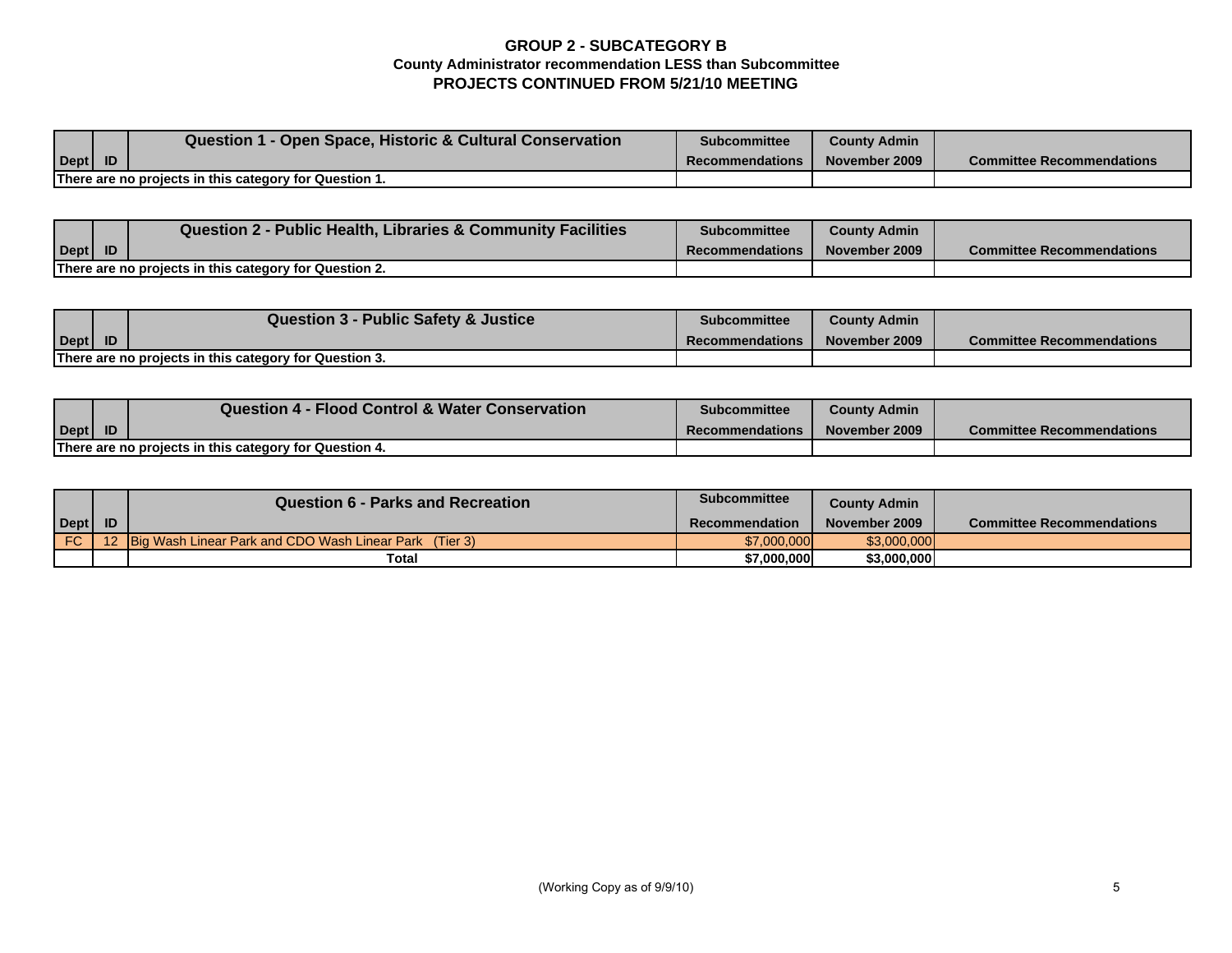## **GROUP 3 - SUBCATEGORY A Projects not heard by Subcommittee but recommended by County Administrator PROJECTS CONTINUED FROM 5/21/10 MEETING**

|      |    | <b>Question 1 - Open Space, Historic &amp; Cultural Conservation</b> | <b>Subcommittee</b> | <b>County Admin</b> |                                  |
|------|----|----------------------------------------------------------------------|---------------------|---------------------|----------------------------------|
| Dept | ID |                                                                      | l Recommendations l | November 2009       | <b>Committee Recommendations</b> |
|      |    | There are no projects in this category for Question 1.               |                     |                     |                                  |

|                                                        |    | <b>Question 2 - Public Health, Libraries &amp; Community Facilities</b> | <b>Subcommittee</b>      | County Admin  |                                  |
|--------------------------------------------------------|----|-------------------------------------------------------------------------|--------------------------|---------------|----------------------------------|
| <b>Dept</b>                                            | ID |                                                                         | <b>I</b> Recommendations | November 2009 | <b>Committee Recommendations</b> |
| There are no projects in this category for Question 2. |    |                                                                         |                          |               |                                  |

|                                                        |    | <b>Question 3 - Public Safety &amp; Justice</b> | <b>Subcommittee</b>      | <b>County Admin</b> |                                  |
|--------------------------------------------------------|----|-------------------------------------------------|--------------------------|---------------------|----------------------------------|
| <b>Dept</b>                                            | ID |                                                 | <b>Recommendations I</b> | November 2009       | <b>Committee Recommendations</b> |
| There are no projects in this category for Question 3. |    |                                                 |                          |                     |                                  |

|                      |    | <b>Question 4 - Flood Control &amp; Water Conservation</b> | <b>Subcommittee</b> | <b>County Admin</b> |                                  |
|----------------------|----|------------------------------------------------------------|---------------------|---------------------|----------------------------------|
| Dept                 | ID |                                                            | Recommendations     | November 2009       | <b>Committee Recommendations</b> |
| $\overline{C}$<br>־ט | 60 | <b>Pantano Wash: Cravcroft to Grant</b>                    |                     | \$6,000,000         |                                  |
|                      |    | Total                                                      | \$OI                | \$6,000,000         |                                  |

|             |     | <b>Question 6 - Parks and Recreation</b>                   | <b>Subcommittee</b>    | <b>County Admin</b> |                                  |
|-------------|-----|------------------------------------------------------------|------------------------|---------------------|----------------------------------|
| <b>Dept</b> | ID  |                                                            | <b>Recommendations</b> | November 2009       | <b>Committee Recommendations</b> |
| <b>PR</b>   | 278 | <b>River Park Acquisitions and Development Countywide*</b> |                        | \$20,000,000        |                                  |
| <b>PR</b>   | 280 | School District Partnerships*                              |                        | 15,000,000          |                                  |
| <b>PR</b>   | 281 | Public Natural Park Trail Access*                          |                        | 2,000,000           |                                  |
|             |     | Total                                                      | \$0                    | \$37,000,000        |                                  |

\*Color coded projects are those recommended to be included in either PR278, PR280 or PR281, as recommended by the County Administrator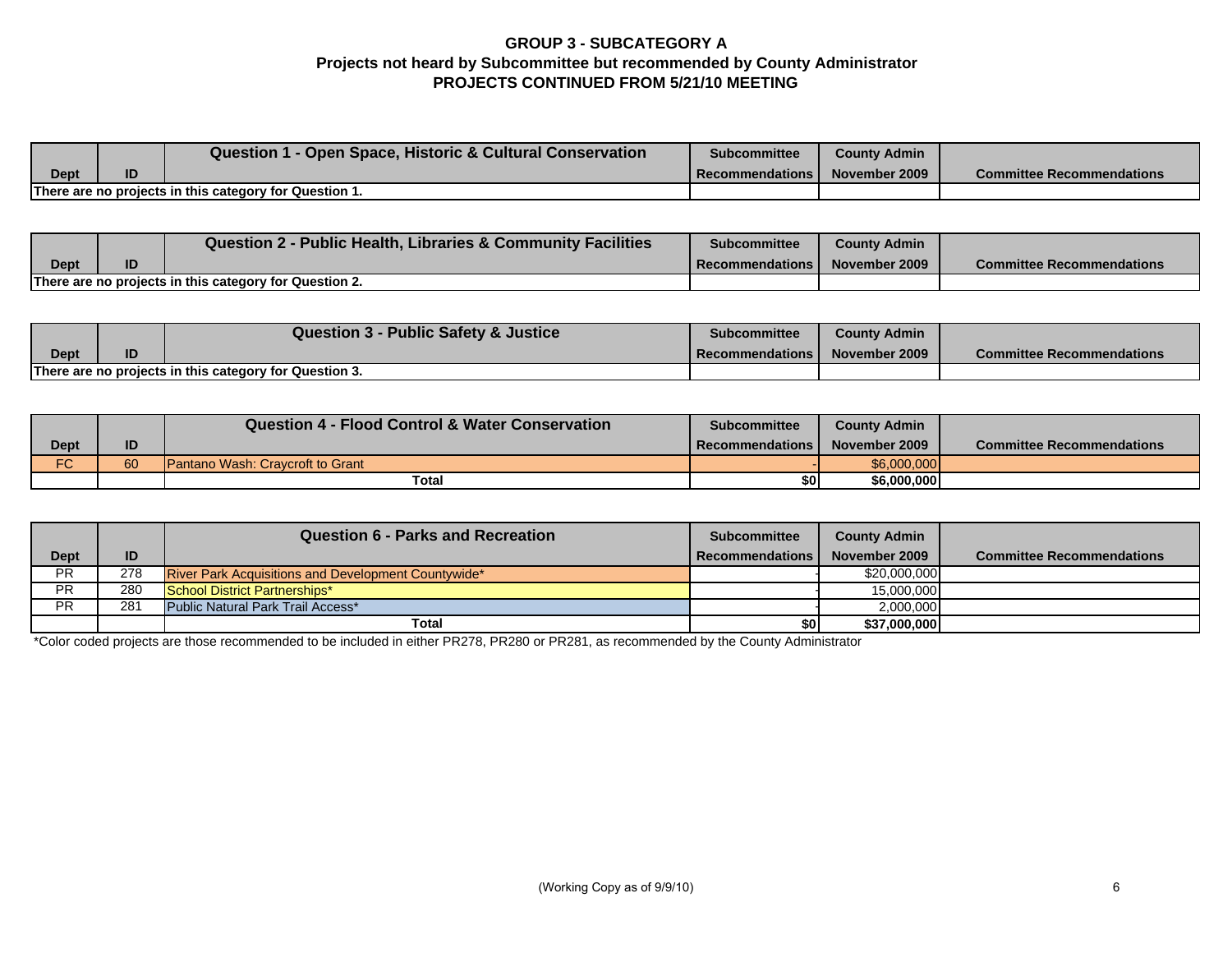## **GROUP 3 - SUBCATEGORY B Projects not recommended by County Administrator**

|           | Question 1 - Open Space, Historic & Cultural Conservation             | <b>Subcommittee</b>    | <b>County Admin</b> |                                  |
|-----------|-----------------------------------------------------------------------|------------------------|---------------------|----------------------------------|
| Dept   ID |                                                                       | <b>Recommendations</b> | November 2009       | <b>Committee Recommendations</b> |
| <b>HP</b> | 101 Ajo Historic District Churches Façade/Roof Repairs                | \$300,000              |                     |                                  |
| HP        | 102 Anza National Historic Trail                                      | 2,000,000              |                     |                                  |
| HP        | 104 Canoa Ranch Master Plan Rehabilitation (partially funded in PR80) | 5,000,000              |                     |                                  |
| HP        | 105 Empirita Upper Ranch Buildings Rehabilitation                     | 2,000,000              |                     |                                  |
| HP        | 106 Historic Pima County School Houses                                | 300,000                |                     |                                  |
| HP        | 107 OS Repair and Rehabilitation of Historic Buildings                | 2,000,000              |                     |                                  |
| HP        | 112 Marana Church Rehabilitation                                      | 350,000                |                     |                                  |
| HP        | 122 University Indian Ruin/House Rehabilitation                       | 1,000,000              |                     |                                  |
| HP        | 123 Palo Alto Ranch House & School Rehabilitation                     | 500.000                |                     |                                  |
| HP        | 127 Other COT Recommended Projects (sub com. recomm. lump sum)        | 11,400,000             |                     |                                  |
|           | Total                                                                 | \$24,850,000           | \$0                 |                                  |

|           |    | Question 2 - Public Health, Libraries & Community Facilities  | <b>Subcommittee</b>    | <b>County Admin</b> |                                  |
|-----------|----|---------------------------------------------------------------|------------------------|---------------------|----------------------------------|
| Dept      | ID |                                                               | <b>Recommendations</b> | November 2009       | <b>Committee Recommendations</b> |
| FM        | 6  | Las Artes Dust Control and Fire Suppression System            | \$500,000              |                     |                                  |
| <b>FM</b> |    | 39 North Marana Library & Multi-Generational Community Center | 29,400,000             |                     |                                  |
| FM I      |    | 62 New Facility for Fleet Services Department                 | 8,660,000              |                     |                                  |
| <b>FM</b> |    | 72 New Pima County Nursing Home and Add Adult Day Care        | 68,800,000             |                     |                                  |
| <b>FM</b> |    | 73 Pima Motorsports Park                                      | 280,000                |                     |                                  |
| FM        |    | 74 Southern Arizona Kart Club                                 | 600,000                |                     |                                  |
| <b>FM</b> |    | 86 Kino Sports Complex North Side Maintenance Facility        | 550,000                |                     |                                  |
| FM        |    | 102 Picture Rocks Community Center Expansion                  | 1,600,000              |                     |                                  |
| CD        |    | Affordable Housing (Marana Request)                           | 1,250,000              |                     |                                  |
| CD        | 5  | Neighborhood Housing Stock Retention Fund (Marana Request)    | 750,000                |                     |                                  |
| CD        |    | Affordable Housing Land Acquisition (S. Tucson)               | 5,000,000              |                     |                                  |
| CD.       | 8  | Targeted Neighborhood Reinvestment (S. Tucson)                | 1,000,000              |                     |                                  |
| CD        |    | Targeted Neighborhood Reinvestment (Marana Request)           | 750,000                |                     |                                  |
|           |    | Total                                                         | \$119,140,000          | \$0                 |                                  |

|           |           | <b>Question 3 - Public Safety &amp; Justice</b> | <b>Subcommittee</b>    | <b>County Admin</b> |                                  |
|-----------|-----------|-------------------------------------------------|------------------------|---------------------|----------------------------------|
| Dept      | <b>ID</b> |                                                 | <b>Recommendations</b> | November 2009       | <b>Committee Recommendations</b> |
| <b>FM</b> |           | 53 Northwest Regional Justice Center            | \$20,700,000           |                     |                                  |
| FM        |           | 99 Drexel Heights Sheriff's Sub-Station         | ,775,000               |                     |                                  |
|           |           | Total                                           | \$22.475.000           | \$01                |                                  |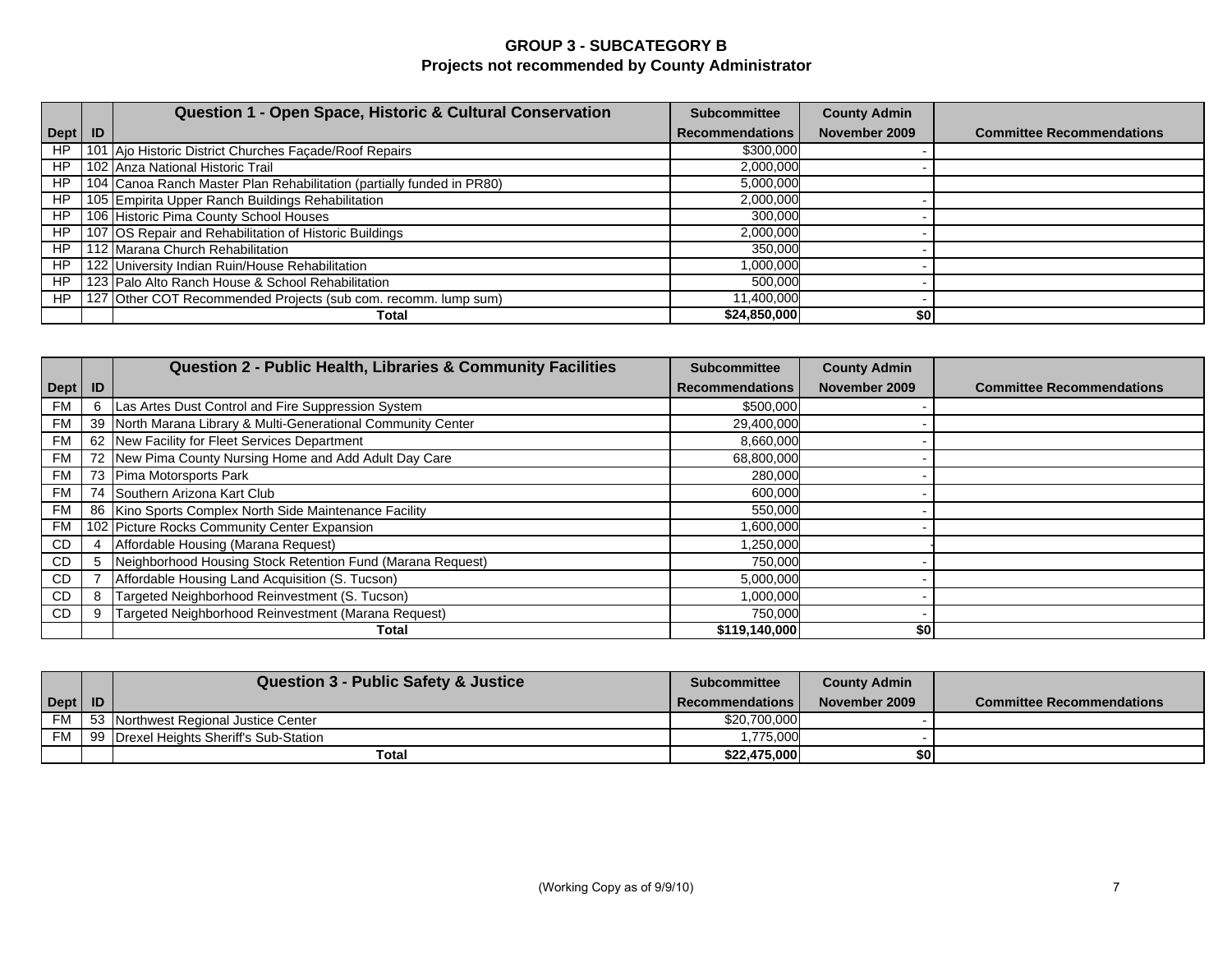## **GROUP 3 - SUBCATEGORY B Projects not recommended by County Administrator**

|           |    | <b>Question 4 - Flood Control &amp; Water Conservation</b> | <b>Subcommittee</b>    | <b>County Admin</b> |                                  |
|-----------|----|------------------------------------------------------------|------------------------|---------------------|----------------------------------|
| Dept   ID |    |                                                            | <b>Recommendations</b> | November 2009       | <b>Committee Recommendations</b> |
| FC        | 14 | South Tucson: S 7th Ave (28th to 29th St)                  | \$2,500,000            |                     |                                  |
| <b>FC</b> |    | Pascua Yaqui Stormwater Improvements                       | 6,000,000              |                     |                                  |
| FC        |    | 42 Green Valley Drainageways #3, 6, 9, 13, and 17          | 3,000,000              |                     |                                  |
| FC        |    | 53 Chalk Wash in Oro Valley                                | 1,000,000              |                     |                                  |
| <b>FC</b> |    | 56 Neighborhood Drainage and Access Improvements           | 10,000,000             |                     |                                  |
| PR.       |    | 176 Reclaimed Waterline Extensions                         | 9,000,000              |                     |                                  |
|           |    | Total                                                      | \$31,500,000           | \$0                 |                                  |

|           |     | <b>Question 6 - Parks and Recreation</b>                                           | <b>Subcommittee</b>    | <b>County Admin</b> |                                  |
|-----------|-----|------------------------------------------------------------------------------------|------------------------|---------------------|----------------------------------|
| Dept   ID |     |                                                                                    | <b>Recommendations</b> | November 2009       | <b>Committee Recommendations</b> |
| <b>PR</b> | 11  | Clements Senior Center Expansion (Tier 3)                                          | \$2,500,000            |                     |                                  |
| <b>PR</b> | 34  | Trails, Urban Pathways and Riverparks (City of Tucson) (Tier 3)                    | 4,000,000              |                     |                                  |
| PR        | 35  | Sports Fields (Tier 3)                                                             | 4,000,000              |                     |                                  |
| <b>PR</b> | 37  | Amphi Middle School Community Park Development (Tier 2)                            | 870,000                |                     |                                  |
| <b>PR</b> | -38 | Partnership Projects (Tier 3)                                                      | 5,950,000              |                     |                                  |
| <b>PR</b> | 42  | Quincie Douglas Center Expansion (Tier 1)                                          | 1,000,000              |                     |                                  |
| <b>PR</b> | 44  | Oury Recreation Center Improvements (Tier 2)                                       | 900,000                |                     |                                  |
| <b>PR</b> | 46  | Kennedy Park Improvements and Expansion (Tier 1)                                   | 800,000                |                     |                                  |
| <b>PR</b> | 47  | Reid Park Soccer Field Replacement (Tier 3)                                        | 750,000                |                     |                                  |
| <b>PR</b> | 51  | McCormick Park Improvements (Tier 2)                                               | 500,000                |                     |                                  |
| <b>PR</b> | 52  | La Madera Park Improvements (Tier 2)                                               | 500,000                |                     |                                  |
| <b>PR</b> | 71  | Urban Fringe Parks and Land Acquisition (Tier 2)                                   | 8,000,000              |                     |                                  |
| <b>PR</b> | 83  | Sports Fields & Security (Tier 2)                                                  | 5,473,000              |                     |                                  |
| <b>PR</b> | 84  | Environmental Compliance (Tier 2)                                                  | 5,000,000              |                     |                                  |
| <b>PR</b> | 87  | Park Facilities Renewal and Improvements (Tier 2)                                  | 4,000,000              |                     |                                  |
| <b>PR</b> | 88  | Park ADA Compliance Upgrades (Tier 2)                                              | 4,000,000              |                     |                                  |
| <b>PR</b> | 99  | County Ranch Improvements (Tier 2)                                                 | 620,000                |                     |                                  |
| <b>PR</b> |     | 119 CDO River Park Corridor Acquisitions (Tier 2)                                  | 2,600,000              |                     |                                  |
| <b>PR</b> |     | 122 Rillito River Park Corridor Acquisitions (Tier 2)                              | 900,000                |                     |                                  |
| <b>PR</b> |     | 124 Tanque Verde River Park Corridor Acquisitions (Tier 2)                         | 1,000,000              |                     |                                  |
| PR        |     | 128 Pantano River Park Corridor Acquisitions (Tier 2)                              | 4,300,000              |                     |                                  |
| <b>PR</b> |     | 130 Santa Cruz River Park Corridor Acquisitions (Tier 1)                           | 600,000                |                     |                                  |
| <b>PR</b> |     | 140 Ajo Detention Basin Park (Tier 1)                                              | 2,200,000              |                     |                                  |
| <b>PR</b> |     | 144 Rillito River Park - I-10 to La Cholla (Tier 2)                                | 3,000,000              |                     |                                  |
| <b>PR</b> |     | 147 Rillito River Park - La Cholla to Oracle Road (Tier 1)                         | 2,000,000              |                     |                                  |
| <b>PR</b> |     | 151 Robles Pass Trails Park Staging Area (Tier 2)                                  | 750,000                |                     |                                  |
| <b>PR</b> |     | 152 Arizona Trail - Sahuarita Road Trailhead (Tier 3)                              | 700,000                |                     |                                  |
| <b>PR</b> |     | 153 Chalk Mine Trailhead-Public Access for Tortolita Mtn Park - Phase One (Tier 2) | 750,000                |                     |                                  |
| <b>PR</b> |     | 154 Arizona Trail - Pistol Hill Road Trailhead (Tier 3)                            | 475,000                |                     |                                  |
| <b>PR</b> |     | 165 Tucson Mountain Park - King Canyon Trailhead (Tier 2)                          | 300,000                |                     |                                  |
| <b>PR</b> |     | 196 Hohokam Middle School (Tier 1)                                                 | 1,750,000              |                     |                                  |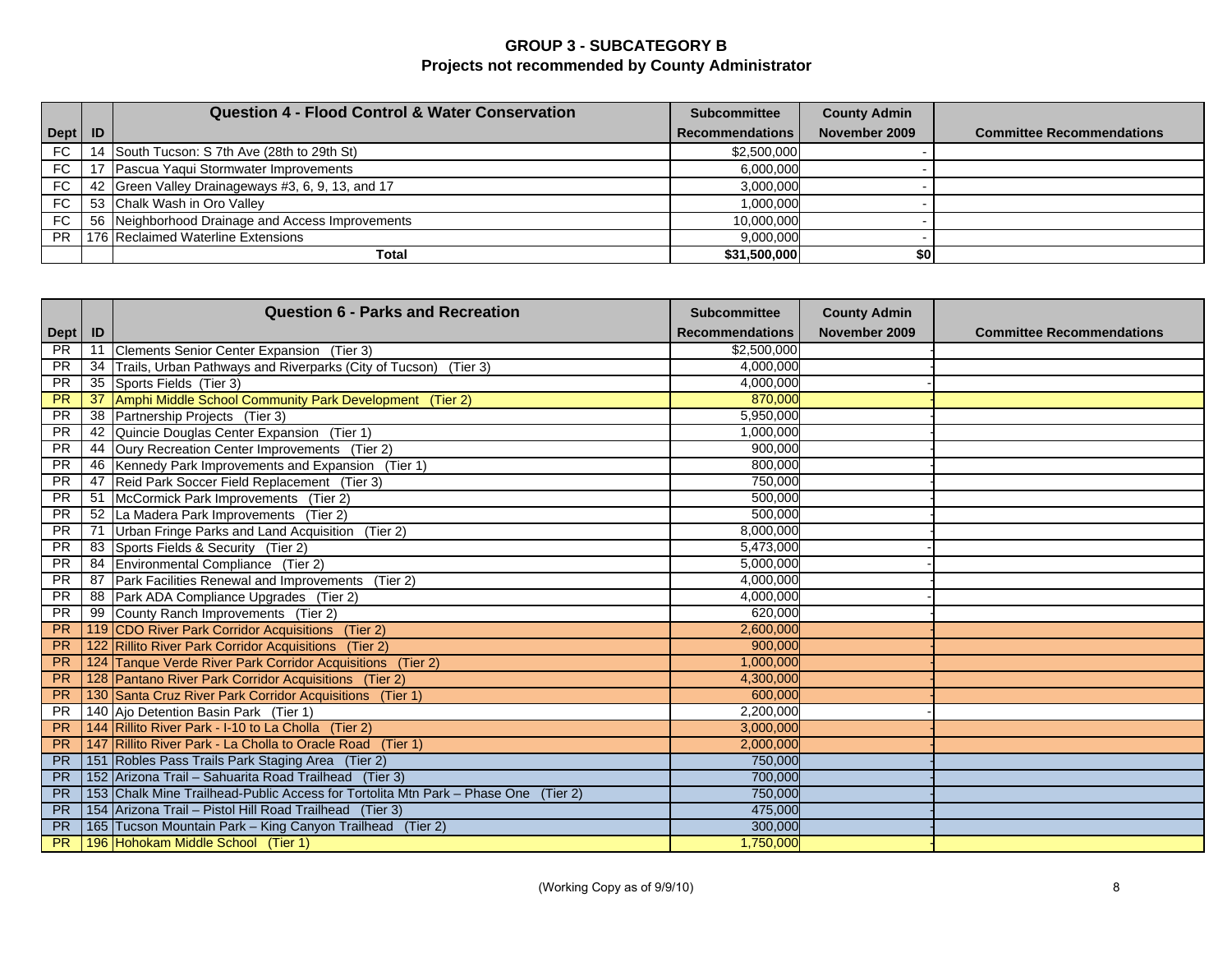## **GROUP 3 - SUBCATEGORY B Projects not recommended by County Administrator**

|           | <b>Question 6 - Parks and Recreation</b>                              | <b>Subcommittee</b>    | <b>County Admin</b> |                                  |
|-----------|-----------------------------------------------------------------------|------------------------|---------------------|----------------------------------|
| Dept   ID |                                                                       | <b>Recommendations</b> | November 2009       | <b>Committee Recommendations</b> |
| <b>PR</b> | 220 Adaptive Recreation Center Expansion (Tier 2)                     | \$12,000,000           |                     |                                  |
| <b>PR</b> | 225 El Casino Park (Tier 2)                                           | 850,000                |                     |                                  |
| <b>PR</b> | 234 Arivaca Junction Land Acquisition for Future Civic Needs (Tier 1) | 175,000                |                     |                                  |
| <b>PR</b> | 255 Land and Open Space Acquisition (Tier 3)                          | 6,000,000              |                     |                                  |
| <b>PR</b> | 256 Park Facility Revitalization & Safety Enhancements (COT) (Tier 2) | 6,975,000              |                     |                                  |
| <b>PR</b> | 259 Tortolita Middle School (Tier 2)                                  | 2,850,000              |                     |                                  |
| <b>PR</b> | 262 Altar Valley Watershed Restoration Project (Tier 1)               | 3,500,000              |                     |                                  |
| <b>PR</b> | 268 Sonoran Desert Park (Tier 1)                                      | 17,000,000             |                     |                                  |
| <b>PR</b> | 270 Ormsby Park Expansion and Trail Connectivity (Tier 2)             | 3,500,000              |                     |                                  |
| FC        | Canoa Ranch Ecosystem Restoration/Groundwater Replenishment (Tier 2)  | 1,000,000              |                     |                                  |
|           | Total                                                                 | \$124,038,000          | \$0                 |                                  |